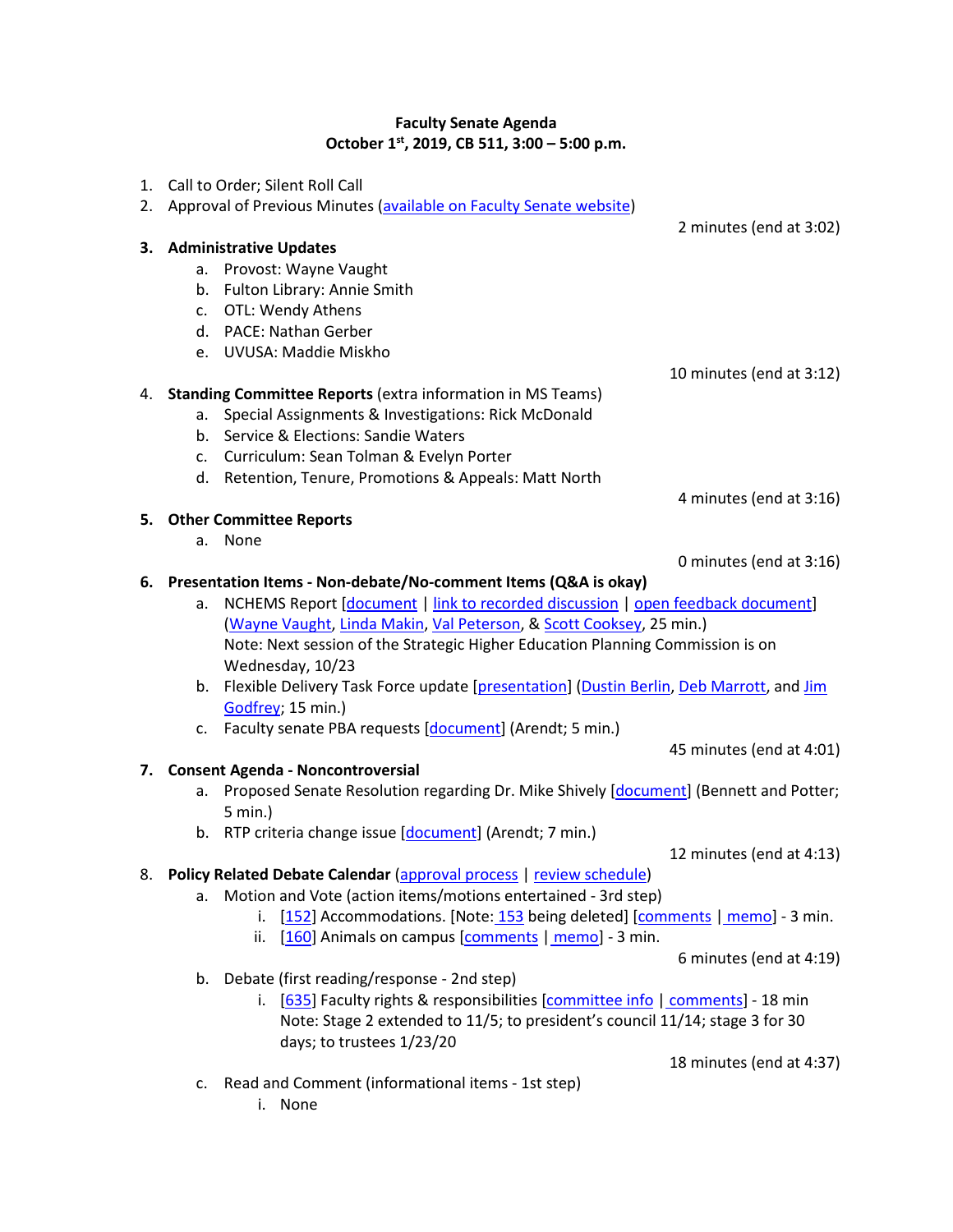- d. d. Updates (Progress to further stages)
	- i. Policy 541 Student Code of Conduct completed Stage 2—some revisions made Note: Stage 3 feedback to close on 10/8; to president's council on 10/10; to trustees on 10/24; must be these dates so occurs before temporary emergency expires. (Perry, 1 min.)
	- ii. Policy 636 Research Ethics and Compliance has completed Stage 2—some revisions made Note: Stage 3 feedback to close on 10/8; to president's council on 10/10; to trustees on 10/24; must be these dates so occurs before temporary emergency expires. (Perry, 1 min.)

2 minutes (end at 4:42)

## 9. **Non-policy Related Action Calendar** [\(approval process](https://drive.google.com/open?id=1ZysEECw97M4r9WoDRP43UkiTuGeuK0QIeYit67dJEWs) | [review schedule\)](https://drive.google.com/open?id=1_N-vlsnQxuIMPrtflQ3ZihWYzdmj4Es9ROtCHD0VvtY)

- a. Motion and Vote (action items/motions entertained 3rd step)
	- i. Faculty Workload concerns Next steps (Arendt and McDonald; 3 min.)

3 minutes (end at 4:45)

- b. Debate (first reading/response 2nd step)
	- i. Faculty Development Committee redefinition [\[document](https://drive.google.com/file/u/1/d/1gBipZmHwEEffav2-vgr6bDyziszo8F9w/view?usp=sharing) in bylaws draft just this section [| comments](https://docs.google.com/document/d/1io2URCRoJHDWwd_kFVbT_l99CiY8x7STsuxV5f6vjIw/edit?usp=sharing) - in bylaws comments but just relating to this single topic so it can move forward] (Richards & Parry; 10 min.)

10 minutes (end at 4:55)

0 minutes (end at 4:55)

- c. Read and Comment (informational items 1st step)
	- i. None

## **10. Announcements**

- a. All Faculty MS Teams
	- i. Sign up for MS Teams faculty area by going to [http://bit.ly/uvu-faculty-ms](http://bit.ly/uvu-faculty-ms-teams)[teams](http://bit.ly/uvu-faculty-ms-teams)
	- ii. Choose "work or school account"
	- iii. Change username field to ad\[your uvid] (such as ad\10006521)
	- iv. Enter your uvid password
- b. [Seven Reasons Why Students "Stop Out".](https://drive.google.com/open?id=19A_fJVUj90QPIek725d7p6qsgfyP6dEP) For more information contac[t Jason Terry](https://www.uvu.edu/directory/employee/?id=WnhNeS80L3UrTmJZVmFwWS9XSlpYZz09)
- c. [Utah Conference on Undergraduate Research](http://www.ucur.org/apply.php) (UCUR) submissions are open until 11/1/19. The event will be held at USU on 02/07/20.
- d. [UVU Student Showcase](https://www.uvu.edu/sculpt/events/showcase.html) submissions are open until 10/07/19. The event is Tues. 10/15/19. Please have your students register to present their scholarly or creative work. Also, please send students from your classes.
- e. Please [nominate students for the Wolverine of the Week](http://bitly.com/uvunominate) award.
- f. Autism in the Classroom Hybrid Experience: This 2-part informational workshop will explain the indicators of autism and provide instructional strategies to support learning for those with autism. [Register here.](https://click.pg.mlsend.com/link/c/YT0xMjUxNjQ0MTIyNTExNDQ3ODIwJmM9ajRzOCZlPTk1MTI5OSZiPTI3OTI1NDU5NiZkPWs2ajNjMmo=.fL4csEgpHzLJ6rwVxlZVAY2tLKG9UPkqPDE7__uTnoA)
- g. Online starts 10/14/19.
- h. Face-to-face workshops on 10/28/19 and 02/19/20.
- i. Scholarly Expectations and Opportunities: How do you determine what "scholarship" and "creative works" means at a teaching university? 10/01/19 | 2-4pm | FL 516
- j. Female Faculty Forum: This informal event is intended to guide tenure-track female faculty on actionable steps they can take in the RTP process and connect them with